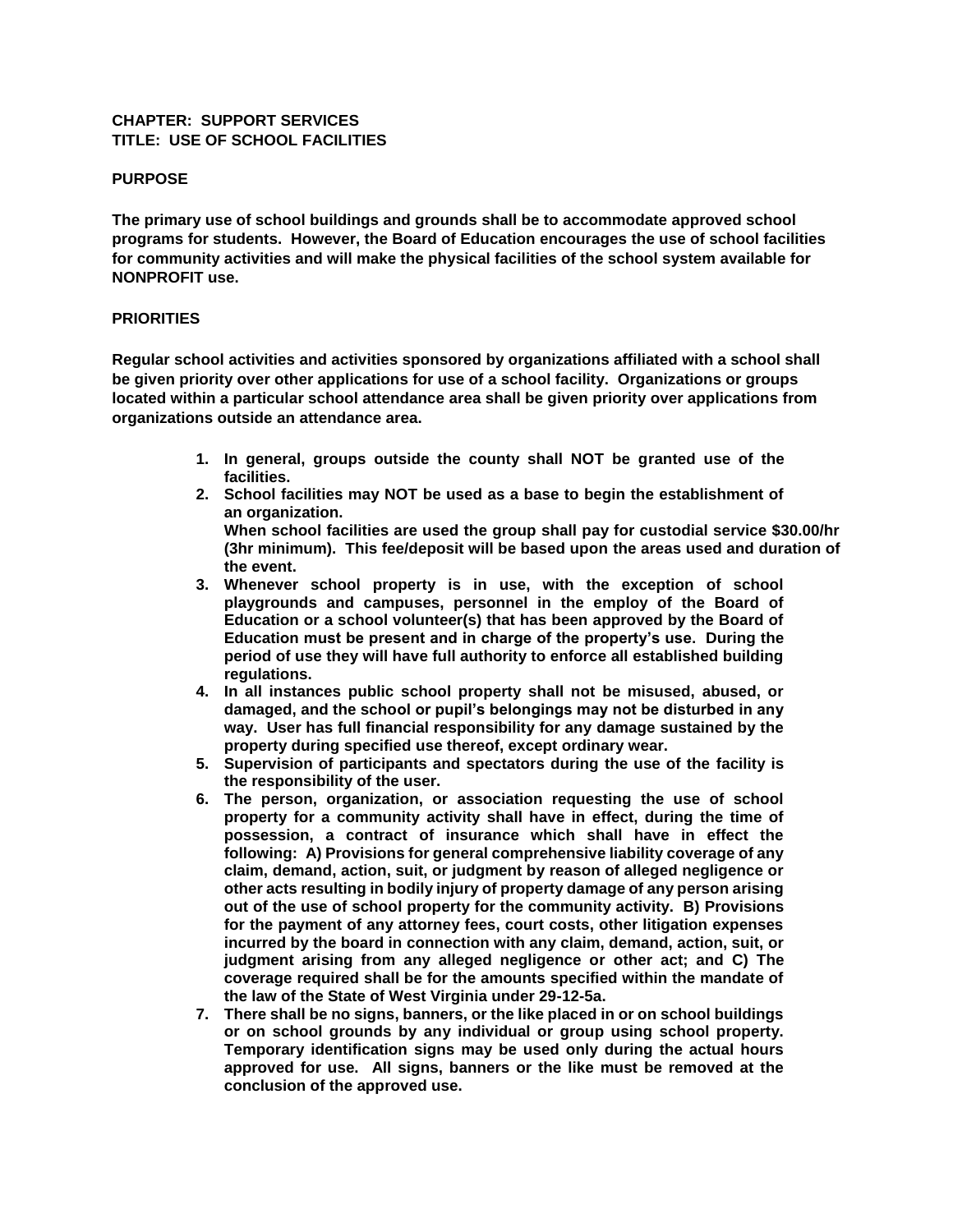- **8. Use of drugs, alcohol, and tobacco products is prohibited on Board of Education property.**
- **9. Possession of any firearm or deadly weapon is prohibited on Board of Education property as per WV Code §61-7-11a.**
- **10. Sale of merchandise of any kind must be approved by the principal and becomes part of the contract for permission to use school property.**
- **11. User must follow applicable State Fire Marshal's regulations.**
- **12. User must adhere to parking regulations established by the school concerned.**
- **13. Additional written regulations, developed by the principal, pertaining to specific facilities can be obtained from the school responsible for the facility.**
- **14. Any person obtaining a contract for the use of school premises shall NOT assign or sublet the same.**
- **15. The Board of Education reserves the right to change or cancel any rental agreement.**
- **16. Education Policy 4373 remain in force on evenings, weekends and other time that school is not in session.**

# **PROCEDURES**

- **1. All requests for use of school property must be made in writing on the appropriate application form available online at the county website, and shall be submitted at least three weeks prior to activities.**
- **2. A certificate providing proof of insurance must be filed with the application before the request will be approved. This insurance coverage may be obtained privately or may be obtained through the State Board of Risk and Insurance Management.**
- **3. The principal will determine the school personnel necessary for the rental.**
- **4. The principal will approve/disapprove the request and notify the organization as such.**
- **5. If additional personnel are needed or other costs to the school are involved, the principal will forward a copy of the request to the finance office.**
- **6. After Principal approval, the request will be submitted to the county finance office.**

#### **USE OF KITCHENS**

- **1. Under no circumstances will any power or automatic equipment such as mixers, slicers, dishwashers, etc. be used except under the direction of an assigned cook.**
- **2. All groups or organizations will be charged the \$30.00/hr rate @ minimum 3hrs for the assigned cook.**
- **3. All individuals working in the kitchen must have a valid food handler's permit and must abide by all Mid-Ohio Valley Health Department regulations.**
- **4. Applicants shall confine activities to approved areas and are responsible for the proper care of the property. It is the applicants responsibility to deny visitors and non-participants entry to the property.**

#### **USE OF AUDITORIUM**

**1. Under no circumstances will sound or lighting equipment be operated by anyone other than individuals designated by the principal.**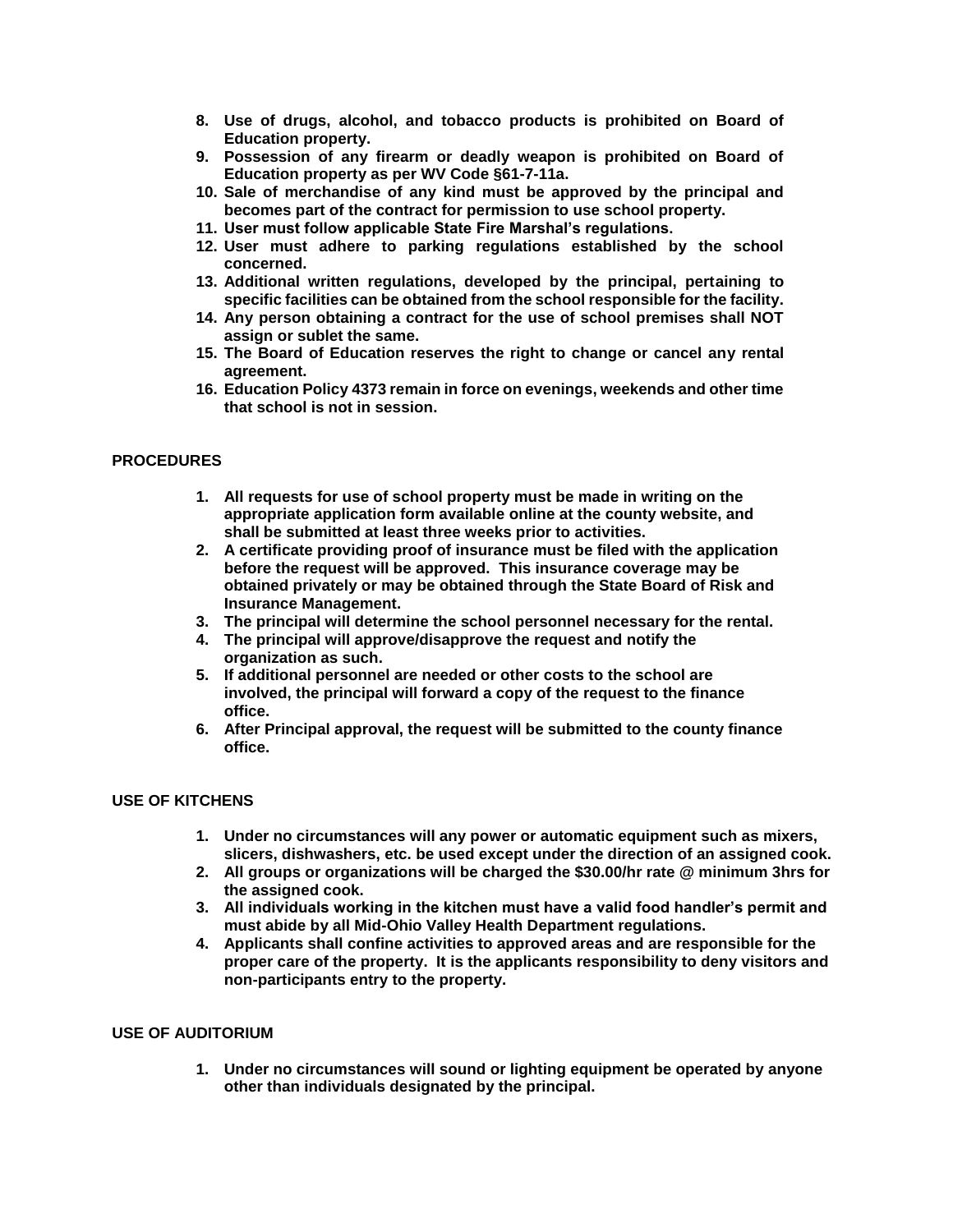- **2. Individuals designated by the principal to operate sound or lighting equipment must have been properly trained and certified.**
- **3. Must employ a custodian for a minimum three (3) hours \$30.00/hr rate @ minimum 3hrs for the assigned custodian.**
- **4. Applicants shall confine activities to approved areas and are responsible for the proper care of the property. It is the applicants responsibility to deny visitors and non-participants entry to the property**

## **USE OF COMMONS AREA**

- **1. Shall employee a custodial minimum three (3) hours.\$30.00/hr rate @ minimum 3hrs for the assigned custodian.**
- **2. Applicants shall confine activities to approved areas and are responsible for the proper care of the property. It is the applicants responsibility to deny visitors and non-participants entry to the property.**

# **USE OF GYMNASIUM**

**1. Under no circumstances will any scoreboard equipment be used, except under direction of approved school personnel.**

- **2. Individual must be designated by the principal to use equipment.**
- **3. Custodian service is required at a minimum of three (3) hours \$30.00/hr rate @ minimum 3hrs for the assigned custodian.**

**Applicants shall confine activities to approved areas and are responsible for the proper care of the property. It is the applicants responsibility to deny visitors and nonparticipants entry to the property.**

#### **USE OF ATHLETIC FIELDS**

- **1. Under no circumstances will any scoreboard equipment be used, except under direction of approved school personnel.**
- **2. Individual must be designated by the principal to use equipment.**
- **3. Custodian service is required at a minimum of three (3) hours \$30.00/hr rate @ minimum 3hrs for the assigned custodian.**

**Applicants shall confine activities to approved areas and are responsible for the proper care of the property. It is the applicants responsibility to deny visitors and nonparticipants entry to the property**

#### **USE OF FACILITES FOR FUNERAL AND MEMORIAL SERVICE**

**A NEW SECTION OF THE West Virginia Code requires county boards of education to allow their facilities to be used for the funeral and/or memorial service for a community member of a distinction who was a military service member or veteran who served under honorable conditions or who served as a first responder. Boards may establish process by which requests to use facilities for those purposes my be made. Boards are not responsible for addition cost incurred because of a funeral or memorial service at the school facility.** *West Virginia Code 18-5-13d(a); West Virginia Code 18-5-13d(b).*

**Such services may not disrupt or interfere with classroom instruction, any other scheduled school event or activity, or other official governmental use, e.g., when a school serves as an election polling place.** *West Virginia Code 18-5-13d(c)*